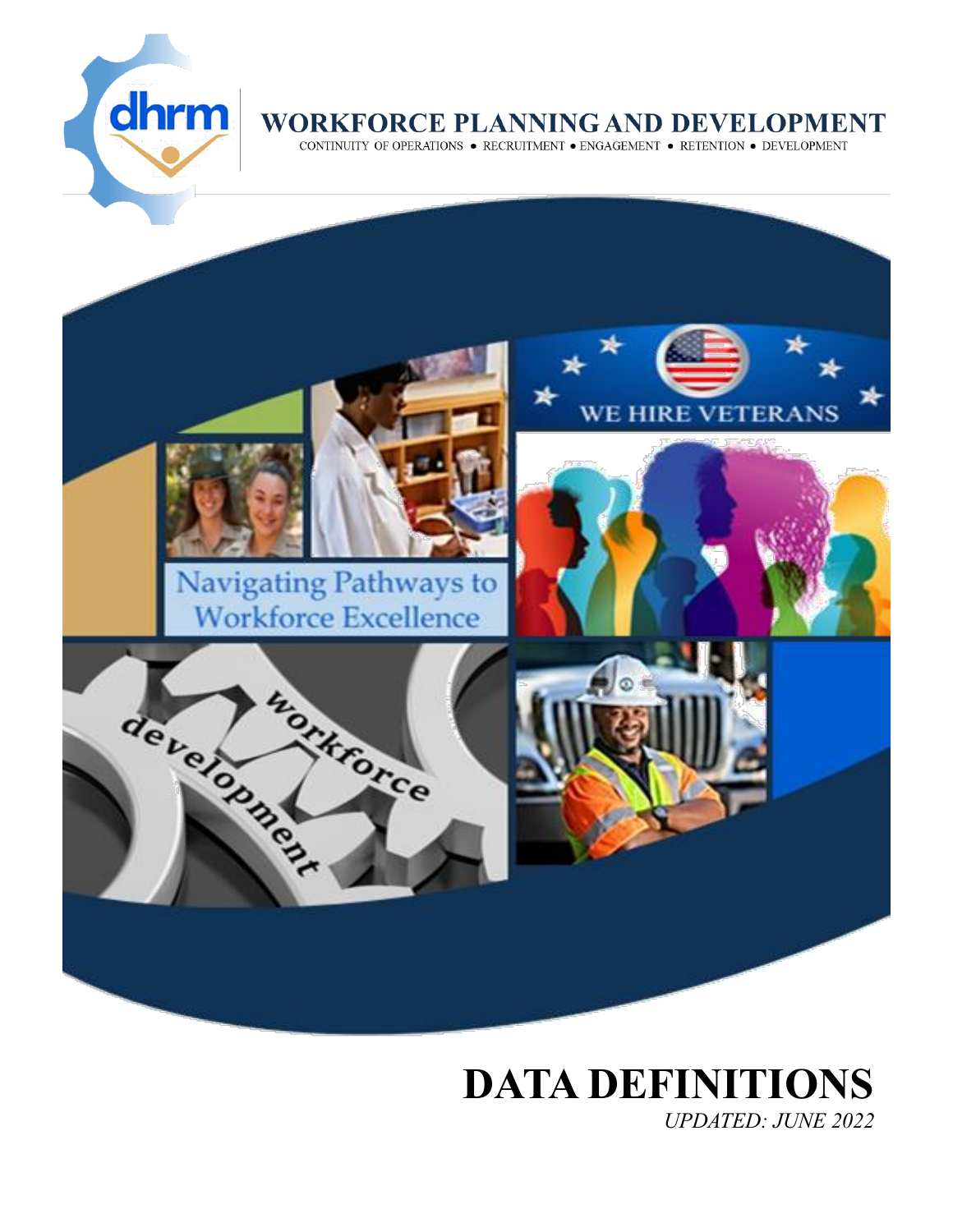### **Table of Contents**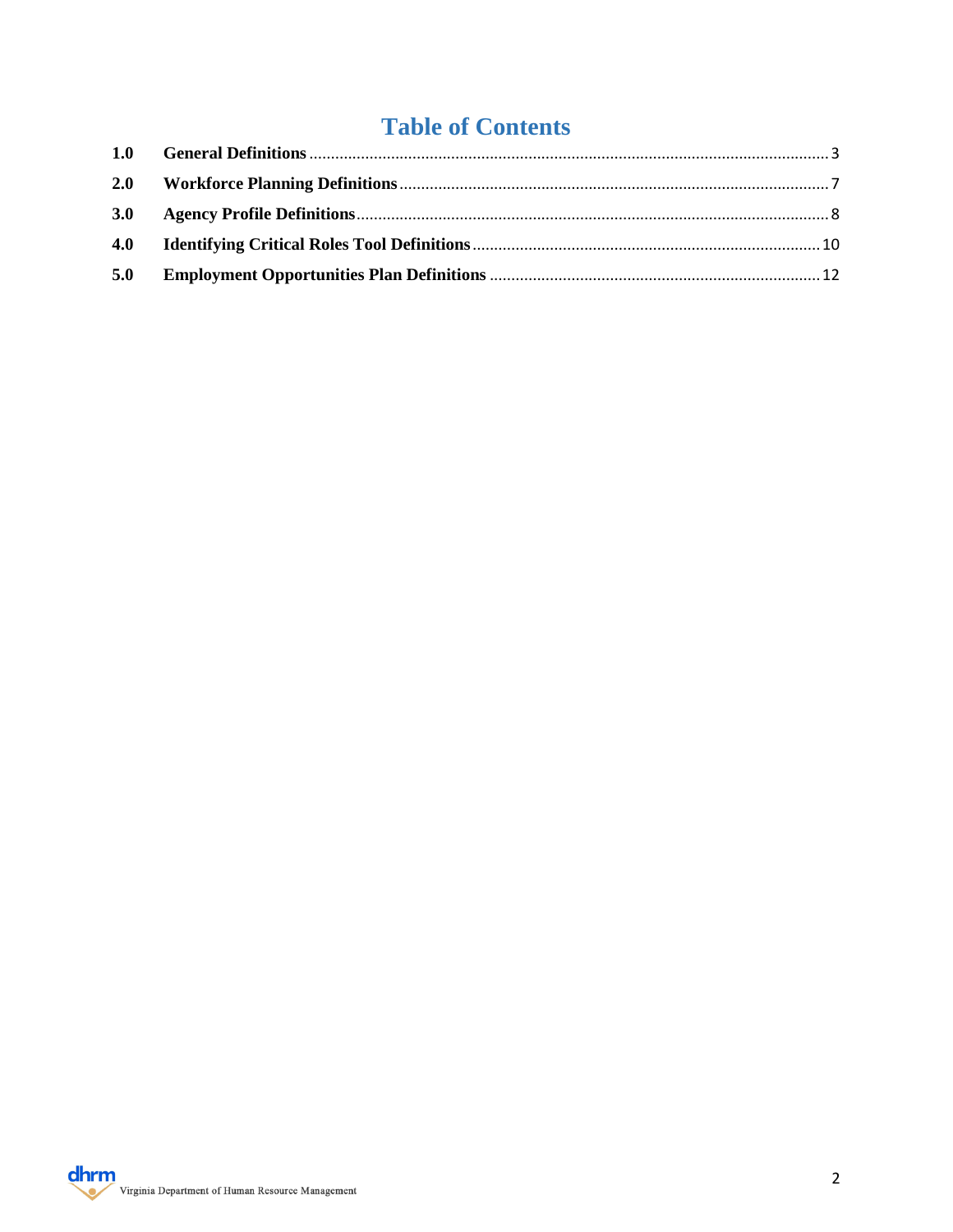### <span id="page-2-0"></span>**1.0 General Definitions**

### **AGENCY APPLICANTS**

Unique number of applications received at the agency for specific position types within the reporting time period.

### **AGENCY HIRES**

Number of new employees with a start date at the agency within the reporting time period.

### **AGENCY NAME**

The full name (not abbreviation) of the Agency.

### **AGENCY NUMBER**

The unique number assigned to agencies.

### **AGENCY OPPORTUNITIES**

Strengths are elements EXTERNAL to the Agency (defined as being within the control of the Agency) that ENHANCE an Agency's ability to achieve a goal.

### **AGENCY STRENGTHS**

Strengths are elements INTERNAL to the Agency (defined as being within the control of the Agency) that ENHANCE an Agency's ability to achieve a goal.

### **AGENCY THREATS**

Strengths are elements EXTERNAL to the Agency (defined as being within the control of the Agency) that INHIBIT an Agency's ability to achieve a goal.

### **AGENCY WEAKNESSES**

Strengths are elements INTERNAL to the Agency (defined as being within the control of the Agency) that INHIBIT an Agency's ability to achieve a goal.

### **ALTERNATIVE HIRING PROCESS**

A different application process for the employment of people with differing abilities.

### **AVERAGE YEARS OF SERVICE**

The average years of employees at the agency for the specific demographic and time period identified.

### **APPOINTED POSITION**

Positions that are contingent on selection by the Governor of Virginia.

### **BLANK TEMPLATE**

A blank Excel file created by DHRM for Agencies who do not utilize Cardinal or prior systems of the Commonwealth of Virginia so that they can still use the import data process. The template identifies the type of information to be included and the exact column headers for the data to be imported.

### **CARDINAL**

The new human capital management system first launched in Fall of 2021. Agencies who are using this system have the ability to generate specific and ad hoc reports.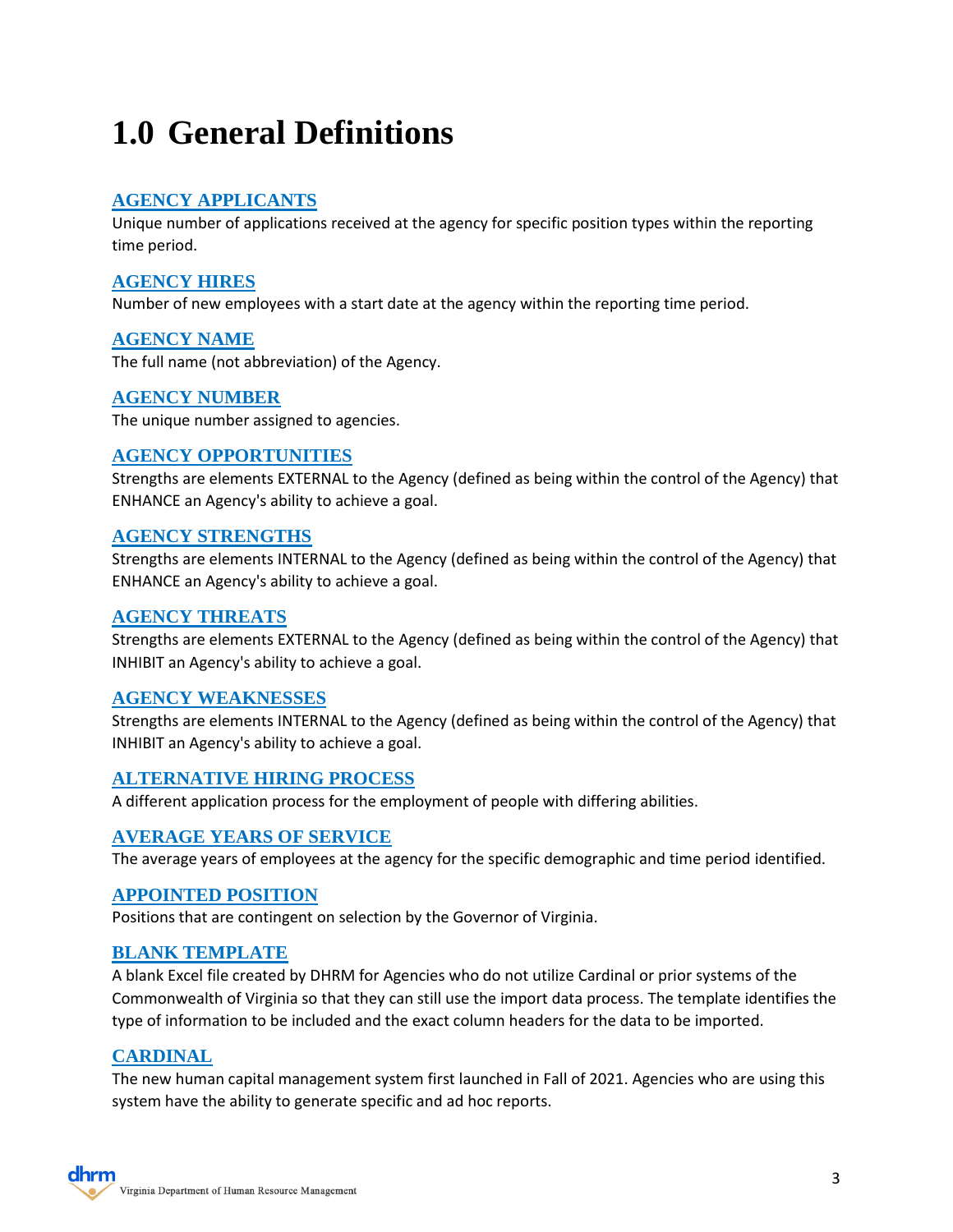### **CLASSIFIED EMPLOYEE**

Salaried employee whose terms and conditions of employment are subject to the Virginia Personnel Act and who is employed in a classified position.

### **EEO CODE**

The code corresponding to the classification of a position as identified by the Equal Employment Opportunity commission.

### **EMPLOYEE CLASSIFICATION**

Classification of positions, such as classified, wage, or Administrative/Professional faculty, at the Agency.

### **EMPLOYEE WITH DISABILITY**

Employee who voluntary identifies as having a disability.

### **ENGAGEMENT**

Refers to any activity, practice, or policies that support the financial, social, physical wellbeing of employees and the diversity, equity, inclusion or other cultural aspects at the agency.

### **EXECUTIVE TEAM**

Employees at the Agency in the specific positions identified by the Agency as part of the executive team, which may be broken down by several workforce demographic categories.

### **EXTERNAL TRANSFERS**

Employees who voluntarily separated from the agency to a position at another state agency in the Commonwealth.

### **FISCAL YEAR**

The timeframe for taxing or accounting purposes. The Commonwealth of Virginia identifies the fiscal year from July 1st to June 30th.

### **IMPORT DATA ICON:**

Represented by a white paper with a green arrow, it indicates with data from other tools or templates can be imported into the current tool.

### **INTERNAL PROMOTIONS**

Existing employees who were promoted to a new role with greater seniority and/or responsibilities within the agency.

### **INTERNAL TRANSFERS**

Existing employees who were transferred to a different department or division within the agency or reporting to a new supervisor, with their new position remaining at the same level as their previous position.

### **LEADER / SUPERVISOR**

Employees at the Agency that have at least 1 direct report, which may be broken down by several workforce demographic categories.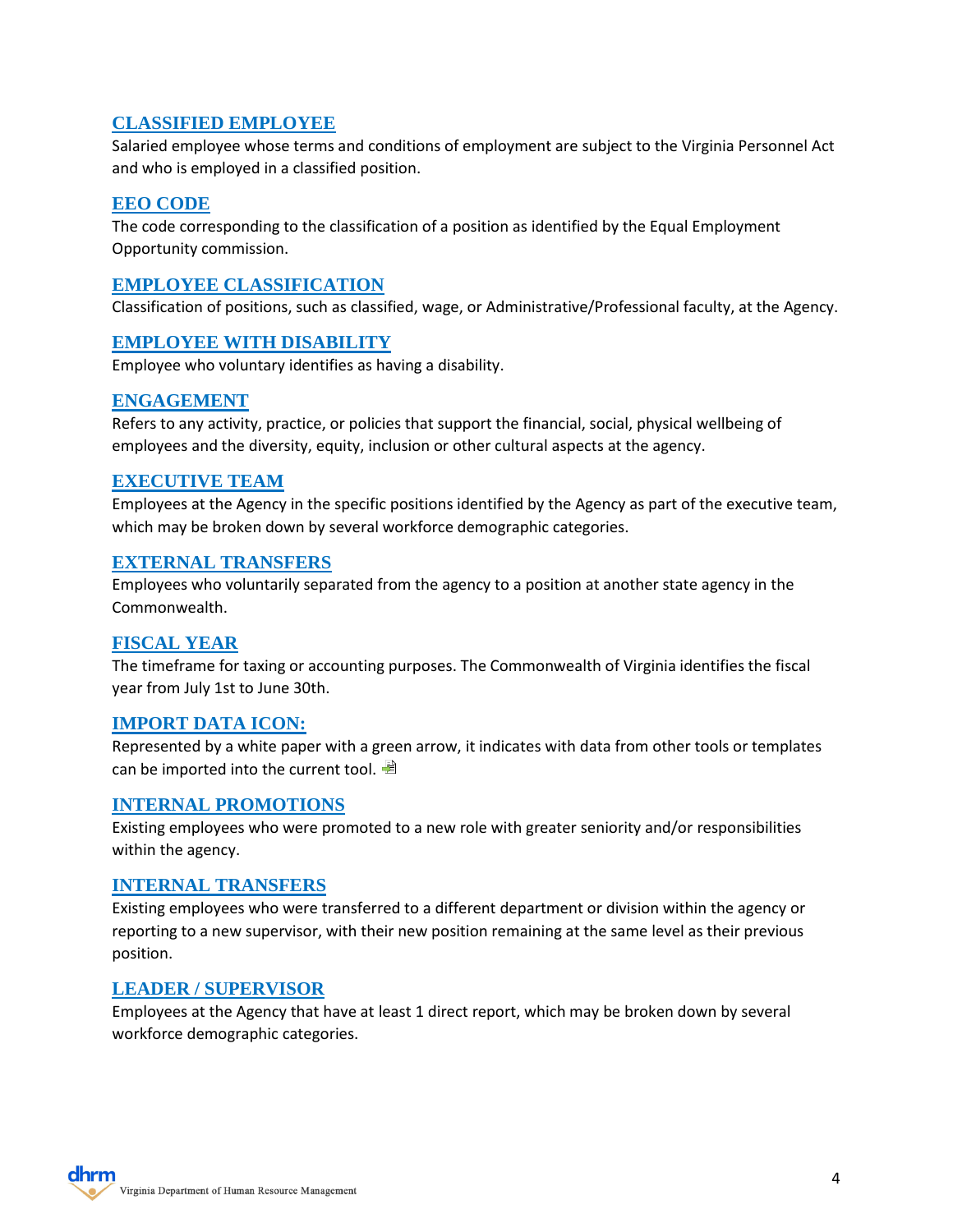### **LEARNING AND DEVELOPMENT**

Refers to any activity, practice, or policies that impact the growth and development of the knowledge, skills and abilities of employees at the agency. These can be both internal and external to the agency.

### **OBJECTIVE ACTION ITEMS**

Action items are the specific actions the agency intends to take in order to meet the strategy objectives. Action items should be specific, describing what the action is, how it will be measured, and a potential timeframe for the action to be completed.

### **POSITION NUMBER**

Specific Position Identification Number designated by the Agency.

### **RECRUITMENT**

Refers to any activity, practice, or policies that impact attracting and hiring employees to the agency.

### **RECRUITMENT INFORMATION**

The recruitment information section refers to information regarding applicants to the agency and employees hired by the agency. This information can further be broken down to specific demographics and positions (such as employees with disabilities).

### **RETENTION**

Refers to any activity, practice, or policies that impact the years of service of employees at the agency or used to support employees remaining with the agency.

### **RETENTION INFORMATION**

The retention information section refers to information regarding years of service at the agency, mobility within the agency through promotions and internal transfers, and employees exiting the agency through voluntary separations and external transfers to other state agencies. This information can further be broken down to specific demographics and positions (such as employees with disabilities).

### **SECUREPASS**

The portal that houses workforce reports for Agencies. Access to SecurePass must be requested.

### **SECRETARIAT**

Refers to the specific area of the Commonwealth of Virginia Organization Chart, headed by a secretary, the agency belongs to. See the Commonwealth of Virginia Organization Chart to learn more.

### **STRATEGY OBJECTIVE**

An objective of the strategy is a general or broad statement to illustrate what the agency intends to do in order to achieve their goals or strategic priorities.

### **TOTAL APPLICANTS THAT USED THE ALTERNATIVE HIRING PROCESS**

The total number of applications received by the agency using the alternative hiring process.

### **TOTAL INDIVIDUALS HIRED FROM ALTERNATIVE HIRING PROCESS**

The total number of hires from the applications received using the alternative hiring process.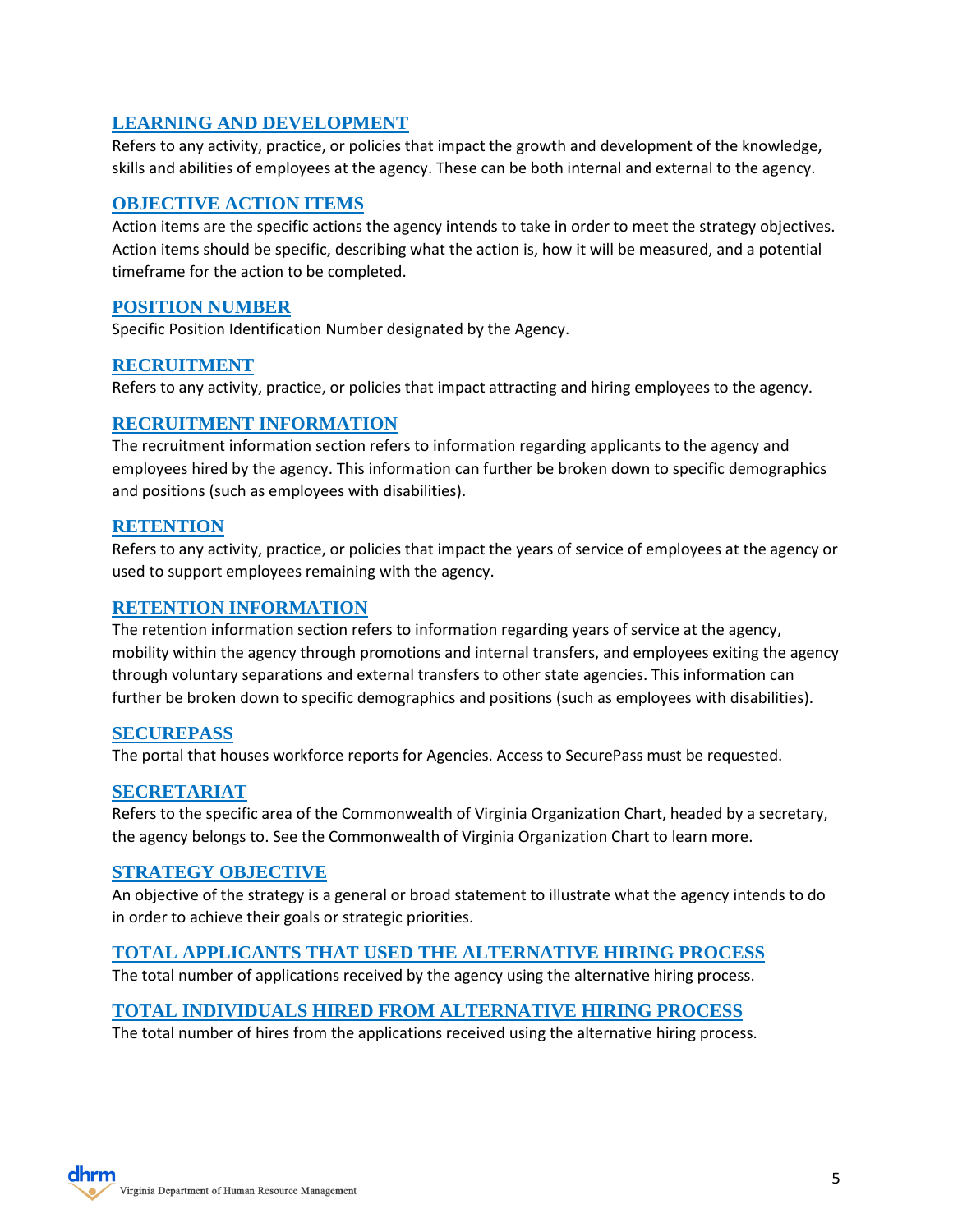### **TOTAL INDIVIDUALS THAT TRANSITION TO CLASSIFIED POSITIONS (USING AHP)**

The total number of individuals hired through the alternative hiring process that transitioned to a classified employee.

### **VERSION ICON**

Noted by a white piece of paper and clock, it is a visual icon to help identify where the version number of any tools or template are located.

### **VETERAN**

Employee who voluntarily identifies they are a veteran.

### **VOLUNTARY SEPARATIONS**

Employees who voluntarily separated from the agency, such as service retirements, resignations, etc.

### **WORKFORCE PLANNING TEMPLATE**

A guide that assists Agencies with identifying, interpreting, and analyzing workforce information that is compiled into a summary or report.

### **WORKFORCE PLANNING TOOL**

A guide to assist Agencies with collecting, interpreting, and analyzing workforce information as an assessment to be used to further support workforce planning efforts or be imported into a template.

### **WORKING TITLE**

Title of the position designated by the Agency.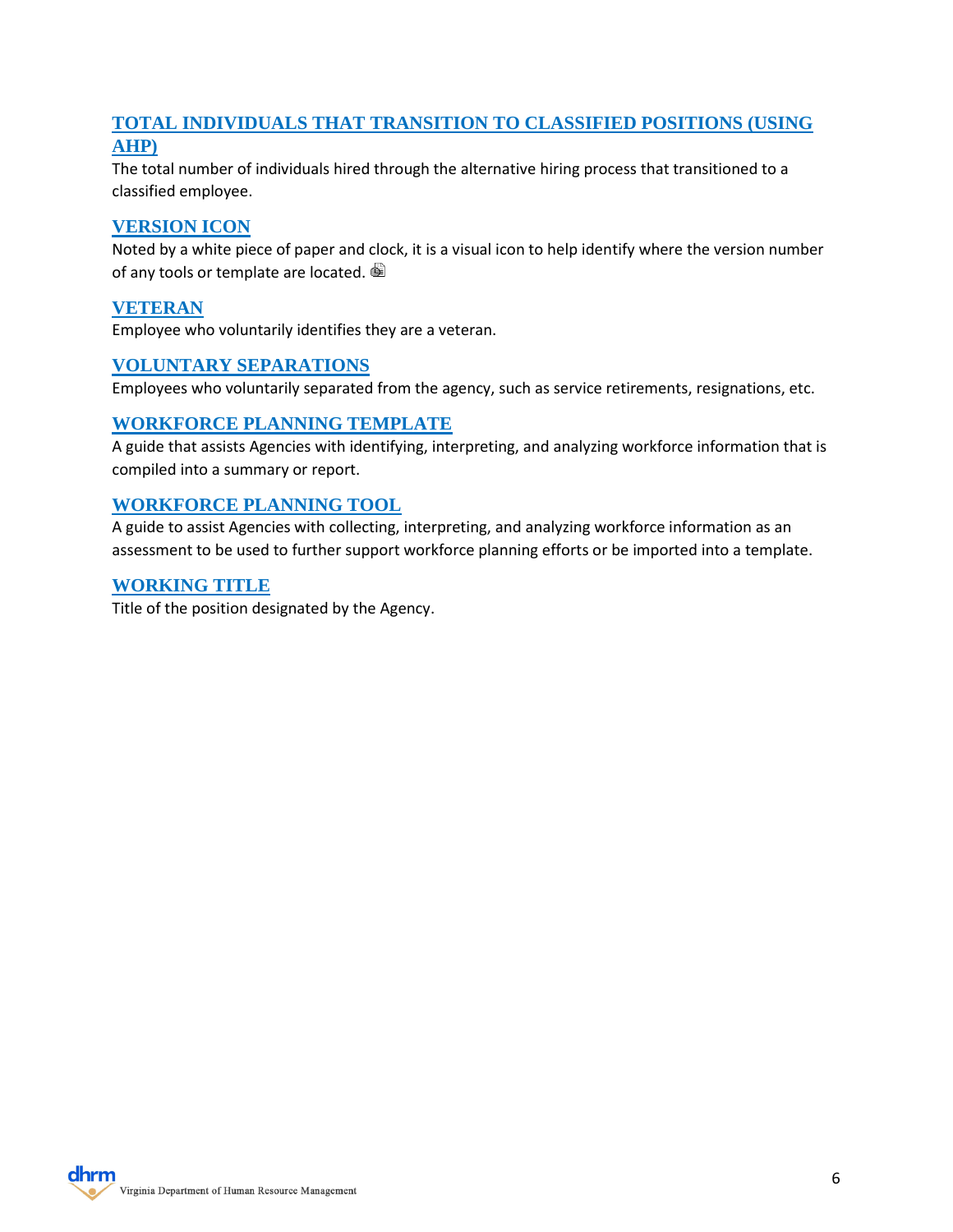### <span id="page-6-0"></span>**2.0 Workforce Planning Definitions**

### **IDENTIFYING CRITICAL ROLES TOOL**

A separate tool that assists agencies with creating a custom assessment to determine criticality, distributing the assessment, tracking completions, and summarizing assessment data.

### **WORKFORCE PLANNING AGENCY PROFILE**

A separate tool that serves as the foundation for workforce planning and development. It houses general agency information that can then be imported into the suite of integrated workforce planning tools.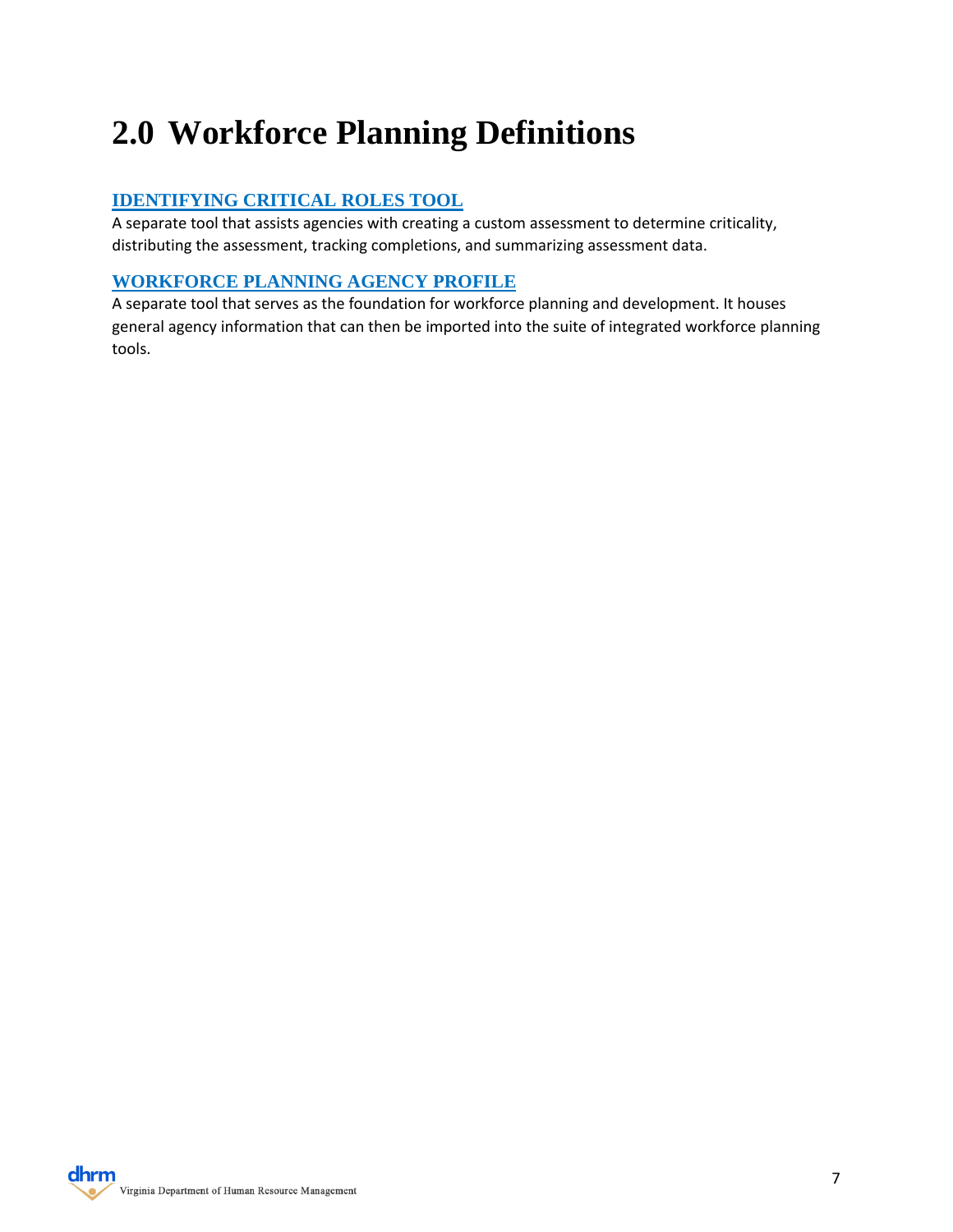### <span id="page-7-0"></span>**3.0 Agency Profile Definitions**

### **AGENCY DETAILS TAB:**

This tab is part of the Workforce Planning and Development Agency profile and identifies general information of the agency, such as name, secretariat, number, and logo. It also captures the total number of positions at the agency, leader positions, and executive positions by EEO code and Classification. It provides the agency options to identify internal departments or sub-agencies for future tools. It also captures information of other strategic initiatives that may impact areas of workforce planning and development.

### **AGENCY LOCATION:**

Represents a physical location of the agency or a group of physical locations in close proximity.

### **AGENCY MISSION**

A brief description of the purpose of the Agency, to potentially include their vision, expectations, strategic priorities, and how they meet the needs of those they serve.

### **AGENCY STRATEGIC PLAN INFORMATION**

The Agency Strategic Plan Information outlines objectives and action items the agency is currently working towards that could be impacted by workforce planning efforts (continuity of operations, recruitment, retention and engagement, and workforce development).

### **AGENCY WORKFORCE TAB**

This tab is part of the Workforce Planning and Development Agency profile and identifies general workforce demographic information to include gender, race, EEO code, classification, veteran status, and employees with disabilities. Leaders and Executives at the Agency are also broken down by these categories.

### **CALCULATING EMPLOYEE DEMOGRAPHICS:**

Counts the total number of each demographic group in the data report (SecurePass, Cardinal, or Blank Template) to determine the total number of employees for each. Employees with Disabilities are calculated for any data values that are "yes". Veterans are calculated by counting any values that are "Veteran".

The same calculations are used for leader positions, with the additional criteria of the position number being identified as a Supervisor. For executives, the same calculations are used with the additional criteria of the position number being identified as executives on the Customization Tab.

### **CUSTOMIZATION TAB:**

This tab is part of the Workforce Planning and Development Agency Profile that allows an agency to identify the types of employee classifications at the agency, identify positions that are part of the executive team, identify additional parameters for calculating retirements, and a custom map of transaction types from the HR systems (if desired).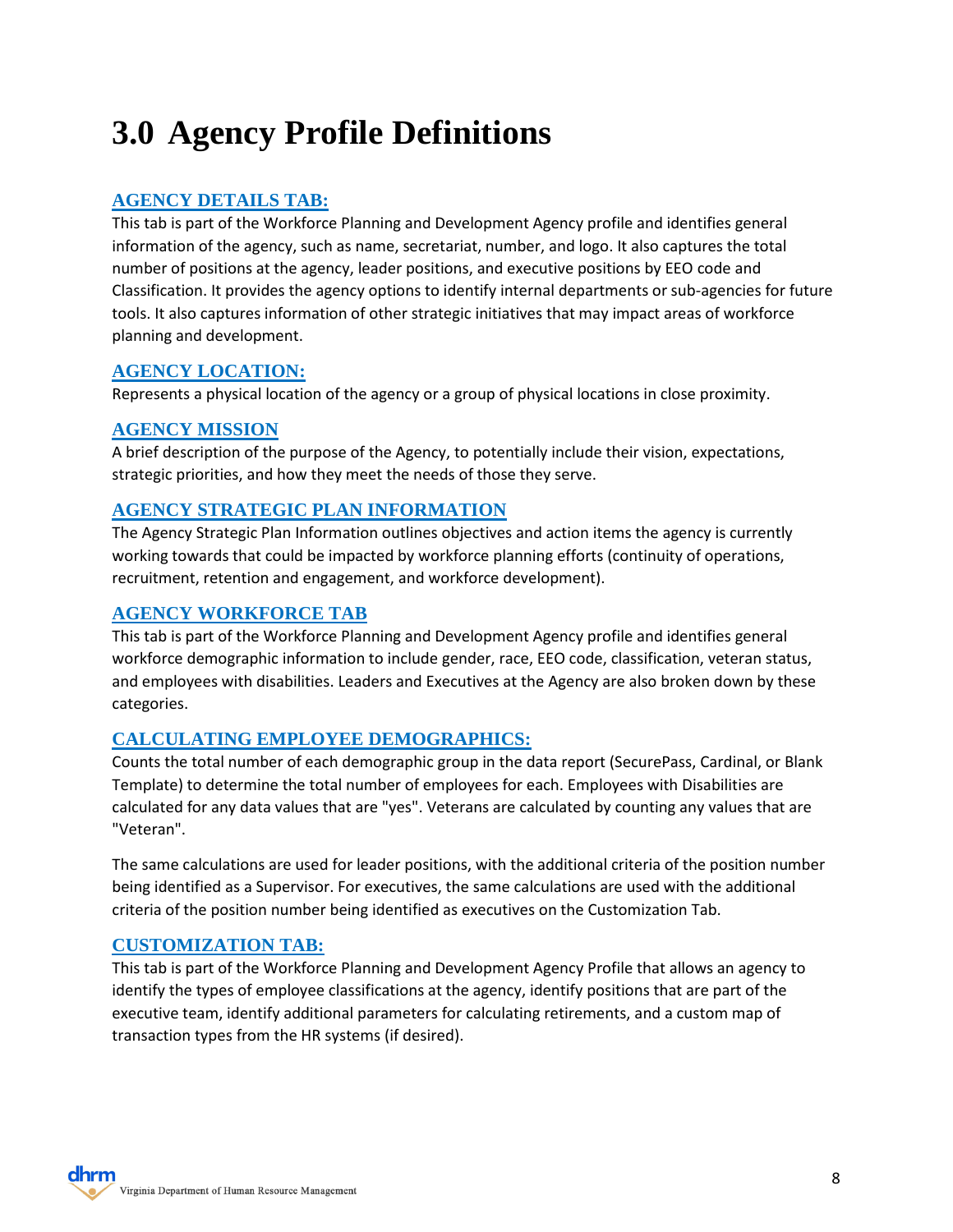### **DEGREE FROM AGENCY HEAD**

The number of organizational levels between the position and agency head. For example, a position that is a direct report to the Agency Head, would be 1 degree of separation.

### **FISCAL YEAR 2022 EMPLOYMENT OPPORTUNITIES PLAN:**

This was the plan that was released in April of 2022 for Fiscal Year 2022 (July 1, 2021 to June 30, 2022) and was an Excel based template.

### **INTERNAL DEPARTMENT:**

Specified the Agency, represent internal group or departments at the agency to be used as additional filters or in the Internal Department/Sub-Agency or Division Review Tool.

### **LINE OF SERVICE:**

A modified approach to the traditional "line of business". Lines of Service are how the agency meets the needs of those they serve and achieve their missions.

### **PRIOR VERSION OF THE AGENCY PROFILE**:

Any previous version of the Agency Profile. The version number is located on the Home Tab on the bottom right hand corner. The current version can be found on the DHRM Workforce Planning webpage.

### **SUB-AGENCY OR DIVISION:**

Specified by the Agency, represent any self-sufficient agencies or areas of an agency. An example could be the individual community colleges across the Commonwealth that make up the Virginia Community College System.

### **TOTAL EXECUTIVE POSITIONS:**

Employees at the Agency in the specific positions identified by the Agency as part of the executive team, which may be broken down by several workforce demographic categories.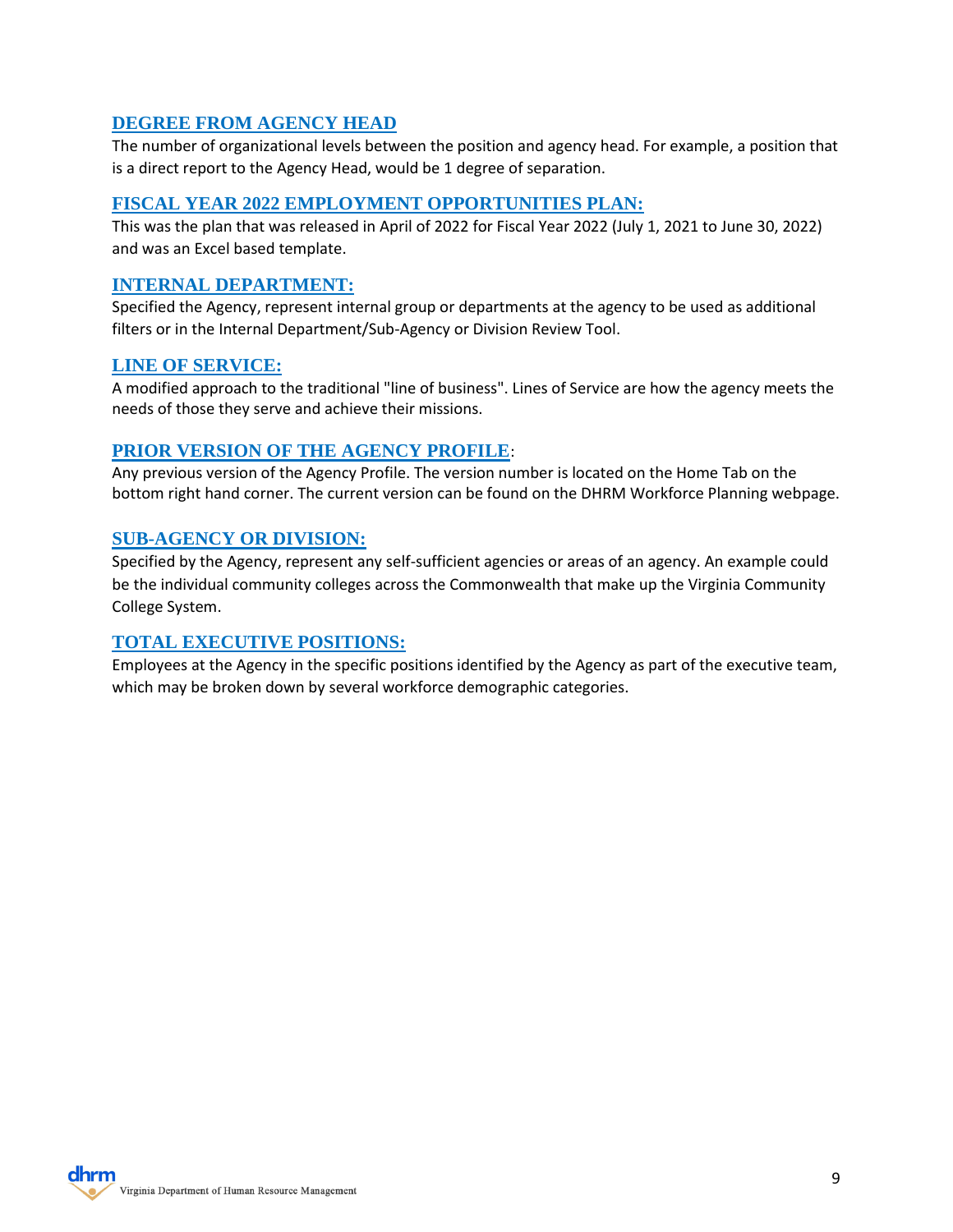# <span id="page-9-0"></span>**4.0 Identifying Critical Roles Tool Definitions**

### **ADDITIONAL ASSESSMENT PARAMTERS**

Refers to additional parameters for each assessment areas identified by the Agency. Additional parameters can be indicated to be in addition to or alongside the overall assessment parameter for a position to be identified as critical.

### **ADDITIONAL ASSESSMENT QUESTIONS**

Corresponds to custom questions Agencies can include in their Critical Roles Assessment and are not limited to the specific areas of the core assessment questions.

### **ADDITIONAL ASSESSMENT SCALE**

A custom scale to provide additional data labels to any additional questions added. Each scale level (1-6) can be given a custom description to match any additional questions that do not align with the built in question scales.

### **ASSESSMENT DATE**

Refers to the date the assessment was created, as entered by the Agency.

### **ASSESSOR NAME**

Name of the individual who will be completing the assessment for the specific position.

### **ASSESSMENT QUESTIONS**

Corresponds to the questions of the Critical Roles Tool Assessment, which focus on the areas of Vacancy Risk, Recruitment, Learning and Development, Knowledge Management, Operational Impact, Strategic Objectives Impact, Impact from the Environment, and Position Specific questions.

### **BUILD ASSESSMENT TAB:**

The Build Assessment Tab of the Identifying Critical Roles tool allows agencies to choose specific questions to be included in their assessment, add additional questions, and outline the measures required for a position to be identified as critical.

### **CRITICAL ROLES SUMMARY TAB:**

The Critical Roles Summary tab provides an overall breakdown of positions identified as critical, responses to each criticality area and question, and a list of the assessment results for each position. The summary can be exported as an individual PDF.

### **DATA COLLECTION PROCESS**

Identifies how the Critical Rolls Tool Assessment Data is to be collected, either from others or the individual using the tool.

### **DATA COLLECTION TAB:**

The Data Collection Tab of the Identifying Critical Roles tool allows agencies to specify how data is to be collected, either from others or an individual entering it in themselves. If collecting data from others, the tool can serve as a tracker of which assessments have been created and which have been returned for each position.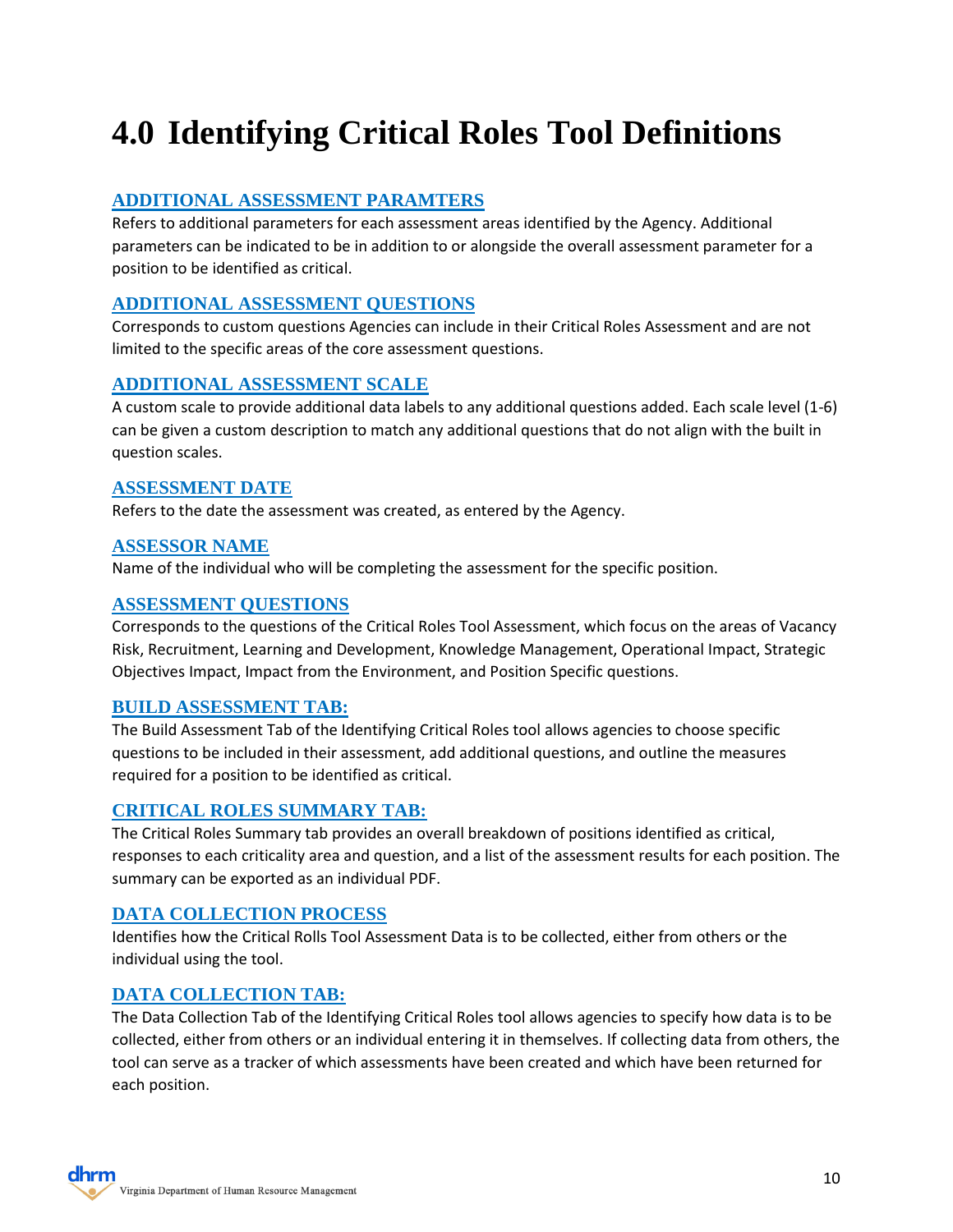### **OVERALL ASSESSMENT PARAMETER**

Refers to the Agency defined overall score that must be met or exceeded in order for a position to be identified as critical.

### **OVERALL ASSESSMENT SCORE**

Refers to the total Critical Roles Assessment score, calculated by adding together the total score for each assessment area.